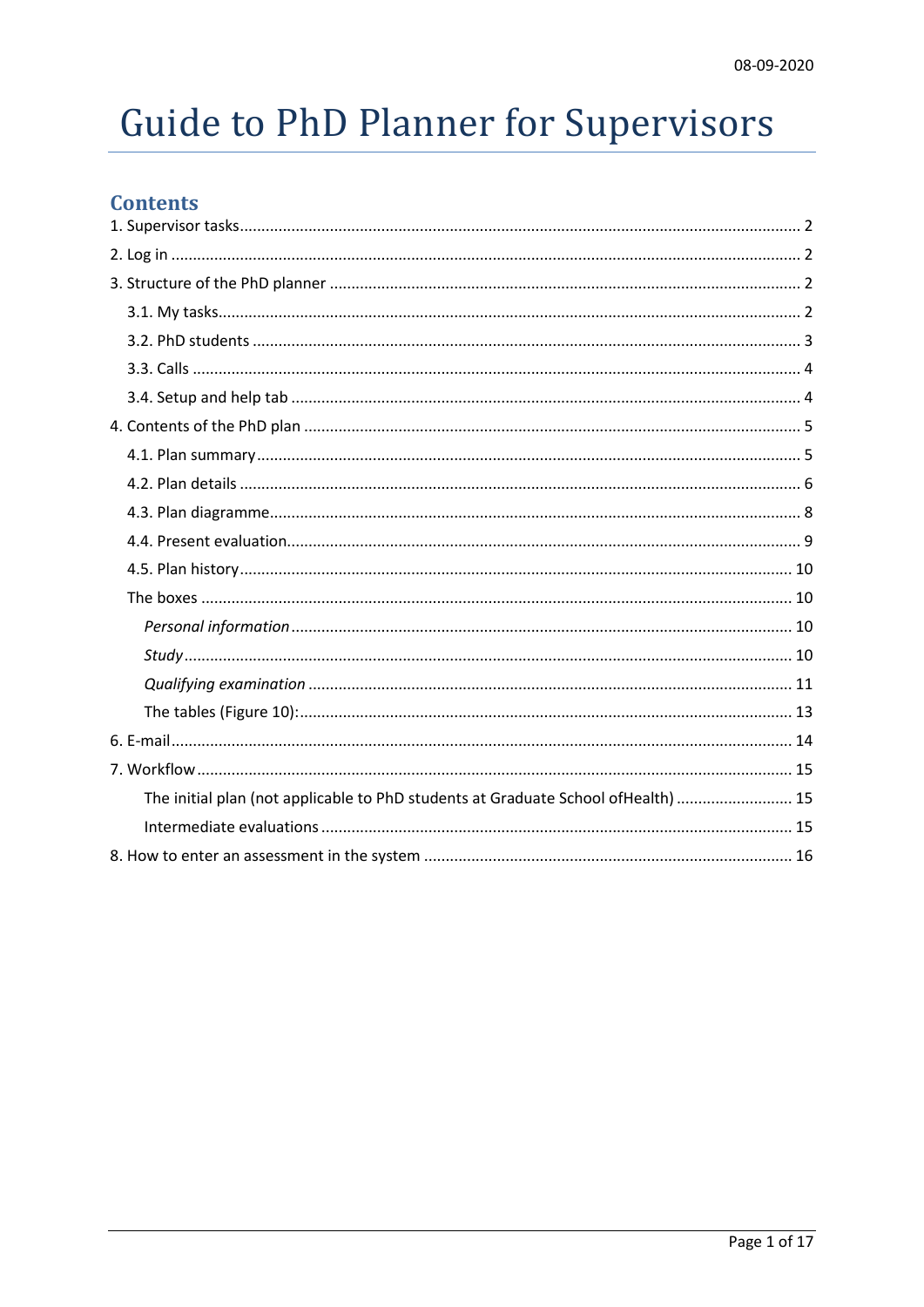# <span id="page-1-0"></span>**1. Supervisor tasks**

The supervisor's tasks in the PhD Planner are to:

- 1. Approve the PhD student's PhD plan within three months after he or she starts the PhD study programme (not applicable to supervisors at Graduate School of Health).
- 2. Approve the intermediate evaluations on a regular basis. Please note, that the scheduling of intermediate evaluations can vary from graduate school to graduate school, however they are often conducted every six months.

In the PhD Planner, you record your evaluations of the progress of the individual PhD student's PhD plans using an assessment option with a comment field for elaboration.

We recommend that your interactions with your PhD students include discussions about reporting on the PhD plan and on evaluations in the PhD planner as an integrated aspect of their studies. Such discussions are an excellent opportunity to make a more formal evaluation of progress of the PhD student's studies and to discuss long-term plans.

# <span id="page-1-1"></span>**2. Log in**

As supervisor you will receive an e-mail 'Accessing the PhD Planner' regarding an user account in the PhD Planner has been created for you. To access PhD Planner you have to use WAYF or single sign on which means your username is your AU ID and your password is the same as you use at other AU systems.

Please find the login pages for each graduate school here:

- [Graduate School –](https://psys.au.dk/aphd/managers-login/) Faculty of Arts
- [Aarhus BSS Graduate School](https://psys.au.dk/bphd/students-login/)
- [Graduate School of Health](https://psys.au.dk/hphd/students-login/)
- [Graduate School of Natural Sciences](https://psys.au.dk/nphd/managers-login/)
- [Graduate School of Technical Sciences](https://psys.au.dk/tphd/managers-login/)

Please note when using an iPad, iPhone, tablet or smartphone there can be some difficulties with the responsive design. It is possible to open PhD Planner on these devices but it is difficult to work in the system.

## <span id="page-1-2"></span>**3. Structure of the PhD planner**

When you log in to the PhD Planner, you are directed to the 'My tasks' tab, one of the main tabs in the PhD Planner. As a supervisor, you will have access to four main tabs, located at the top of the screen.

This section provides a comprehensive guide to the contents of the main tabs. You are encouraged to familiarise yourself with the contents of this section, but without necessarily to reading it from A to Z. Instead, use it as a reference in case of doubt.

## <span id="page-1-3"></span>**3.1. My tasks**

For supervisors, the ´My tasks' tab is the most important of the main tabs (Figure 1). It contains a table which lists all your tasks. If you have many tasks, you may filter them by 'Role' or by 'Status', using the two dropdown menus immediately above the table. You can also search your tasks by entering a search string in the first field above the table.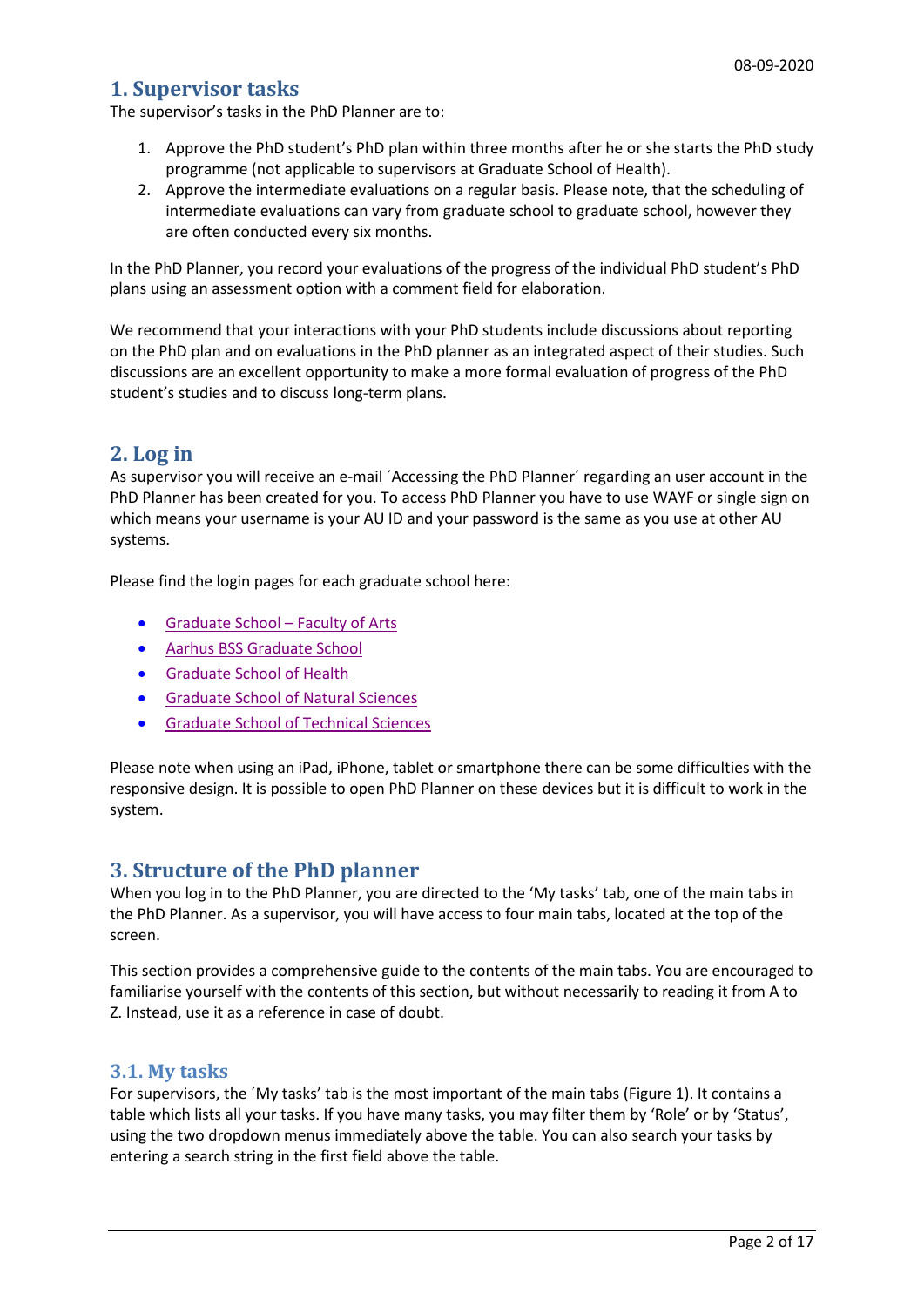|                |                                                  |             |                  | My tasks                 | <b>Students</b>                    | Calls              | Setup and help         |
|----------------|--------------------------------------------------|-------------|------------------|--------------------------|------------------------------------|--------------------|------------------------|
| Please respond |                                                  |             |                  |                          |                                    |                    |                        |
| Searchstring   |                                                  |             | Role             | Status<br>۷.             |                                    | $\pmb{\mathrm{v}}$ | Search                 |
| Due date       | <b>Task accounts</b>                             | <b>Type</b> | <b>Person</b>    | <b>Subject</b>           | <b>Status</b>                      |                    | <b>Comments Select</b> |
|                | 23/01/2015 *Demo Department - *Demo<br>Programme | PhD<br>Plan | *Mickey<br>Mouse | PhD Plan Mickey<br>Mouse | <b>Awaits supervisor</b><br>action |                    | Update  <br>View       |
|                |                                                  |             |                  |                          |                                    |                    |                        |
|                |                                                  |             |                  |                          |                                    |                    |                        |
|                |                                                  |             |                  |                          |                                    |                    |                        |

Powered by PeopleXS

*Figure 1: The 'My tasks' tab.*

The table on the 'My tasks' tab contains eight columns:

- **Due date:** The date on which the task is due.
- **Task accounts:** The department and programme to which the task belongs. Usually this will be the department and programme with which the PhD student is affiliated.
- **Type:** Specifies the type of task.
- **Person:** The PhD student in question.
- **Subject:** The subject of the request. The entry in this field is also a clickable links to the PhD student's PhD plan.
- **Status:** The current status of the task in the system. When a task shows up on a supervisor's 'My tasks' tab, the status will usually read 'Awaits supervisor action'. This is also a clickable link to the assessment of the PhD student's PhD plan.
- **Comments:** This column may contain a short note, either from the immediately preceding location in the workflow or a note you have made yourself.
- **Select:** This column contains two links:
	- 1. 'Update' is used when you wish to update the status of the task, i.e. carry out an assessment of a PhD plan and pass it along in the workflow (section [8. How to enter an .](#page-15-0)
	- 2. 'View' takes you to the PhD student's PhD plan for you to review in connection with the evaluation.

For a complete breakdown of the various parts of a PhD plan, see section [4. Contents of the PhD](#page-4-0)  [plan.](#page-4-0)

#### <span id="page-2-0"></span>**3.2. PhD students**

The 'Students' tab (Figure 2) lists all PhD students with whom you are currently directly affiliated as supervisor.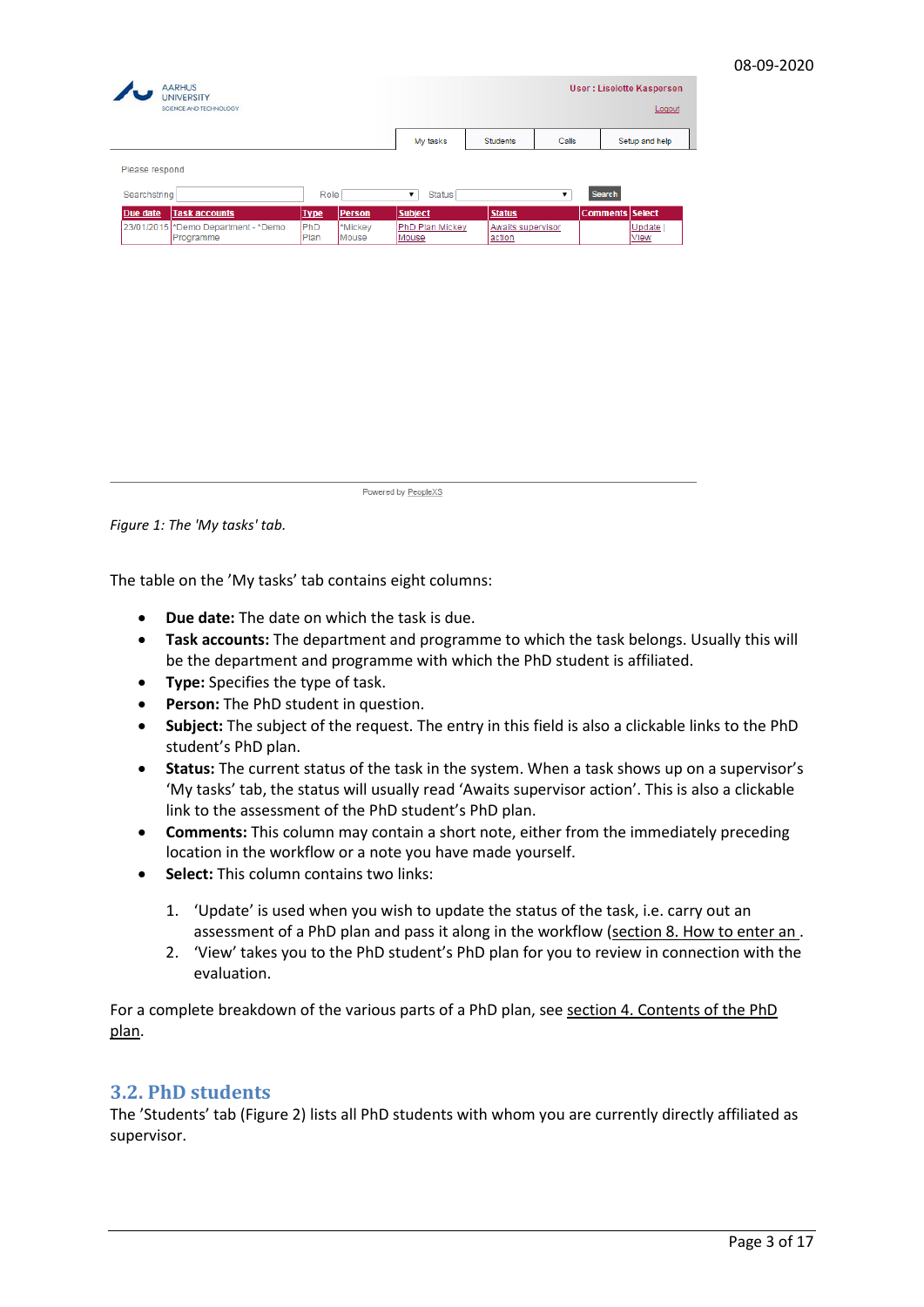| My tasks<br><b>Students</b><br>Calls<br>Student overview<br>PhD programme<br><b>Status</b><br>Location<br>Role<br><b>Name</b><br><b>Account</b><br>*Mickey Mouse<br>*Demo Department<br>*Demo Programme<br><b>Enrolment preparation</b><br>AU, Aarhus<br>Main supervisor | Setup and help<br><b>Select</b><br>View   Mail |  |  |  |  |
|--------------------------------------------------------------------------------------------------------------------------------------------------------------------------------------------------------------------------------------------------------------------------|------------------------------------------------|--|--|--|--|
|                                                                                                                                                                                                                                                                          |                                                |  |  |  |  |
|                                                                                                                                                                                                                                                                          |                                                |  |  |  |  |
|                                                                                                                                                                                                                                                                          |                                                |  |  |  |  |
|                                                                                                                                                                                                                                                                          |                                                |  |  |  |  |
|                                                                                                                                                                                                                                                                          |                                                |  |  |  |  |
|                                                                                                                                                                                                                                                                          |                                                |  |  |  |  |
|                                                                                                                                                                                                                                                                          |                                                |  |  |  |  |
|                                                                                                                                                                                                                                                                          |                                                |  |  |  |  |
|                                                                                                                                                                                                                                                                          |                                                |  |  |  |  |
|                                                                                                                                                                                                                                                                          |                                                |  |  |  |  |
|                                                                                                                                                                                                                                                                          |                                                |  |  |  |  |
|                                                                                                                                                                                                                                                                          |                                                |  |  |  |  |
|                                                                                                                                                                                                                                                                          |                                                |  |  |  |  |
|                                                                                                                                                                                                                                                                          |                                                |  |  |  |  |
|                                                                                                                                                                                                                                                                          |                                                |  |  |  |  |
|                                                                                                                                                                                                                                                                          |                                                |  |  |  |  |
|                                                                                                                                                                                                                                                                          |                                                |  |  |  |  |
|                                                                                                                                                                                                                                                                          |                                                |  |  |  |  |
|                                                                                                                                                                                                                                                                          |                                                |  |  |  |  |
|                                                                                                                                                                                                                                                                          |                                                |  |  |  |  |
|                                                                                                                                                                                                                                                                          |                                                |  |  |  |  |
|                                                                                                                                                                                                                                                                          |                                                |  |  |  |  |
|                                                                                                                                                                                                                                                                          |                                                |  |  |  |  |
|                                                                                                                                                                                                                                                                          |                                                |  |  |  |  |
|                                                                                                                                                                                                                                                                          |                                                |  |  |  |  |
|                                                                                                                                                                                                                                                                          |                                                |  |  |  |  |
|                                                                                                                                                                                                                                                                          |                                                |  |  |  |  |
|                                                                                                                                                                                                                                                                          |                                                |  |  |  |  |
|                                                                                                                                                                                                                                                                          |                                                |  |  |  |  |
|                                                                                                                                                                                                                                                                          |                                                |  |  |  |  |
|                                                                                                                                                                                                                                                                          |                                                |  |  |  |  |
|                                                                                                                                                                                                                                                                          |                                                |  |  |  |  |

*Figure 2: The 'Students' tab.*

The PhD students are listed in a table containing seven columns:

- **Name:** Name of the PhD student.
- **Account:** The department with which the PhD student is affiliated.
- **PhD programme:** The programme with which the PhD student is affiliated.
- **Status:** Specifies the PhD student's enrolment status.
- **Location:** The physical workplace of the PhD student.
- **Role:** Your role in relation to the PhD student.
- **Select:** Contains two links:
	- 1. 'View' brings you to an overview page with information, including the PhD student's PhD plan.
	- 2. 'Mail' allows you to send an e-mail to the PhD student through the system. See Sectio[n 6.](#page-13-0)  [E-mail.](#page-13-0)

You can access your PhD student's PhD plan at any time from the 'Students' tab.

- 1. The 'View' link will take you to personal and academic information regarding the PhD student.
- 2. Please click the 'Plans' link at the top of the page
- 3. Followed by the 'View' link under 'Select' in the 'Plan' table.

This will take you to the PhD student's PhD plan.

## <span id="page-3-0"></span>**3.3. Calls**

Unless you also have another role in the system related to the assessment of PhD applications (e.g. as a member of the programme committee), the 'Calls' tab will be empty.

#### <span id="page-3-1"></span>**3.4. Setup and help tab**

Here you can set up specific rules for e-mail updates and for how tasks are displayed on the 'My tasks' tab. For instance, you may choose only to see certain tasks by due date.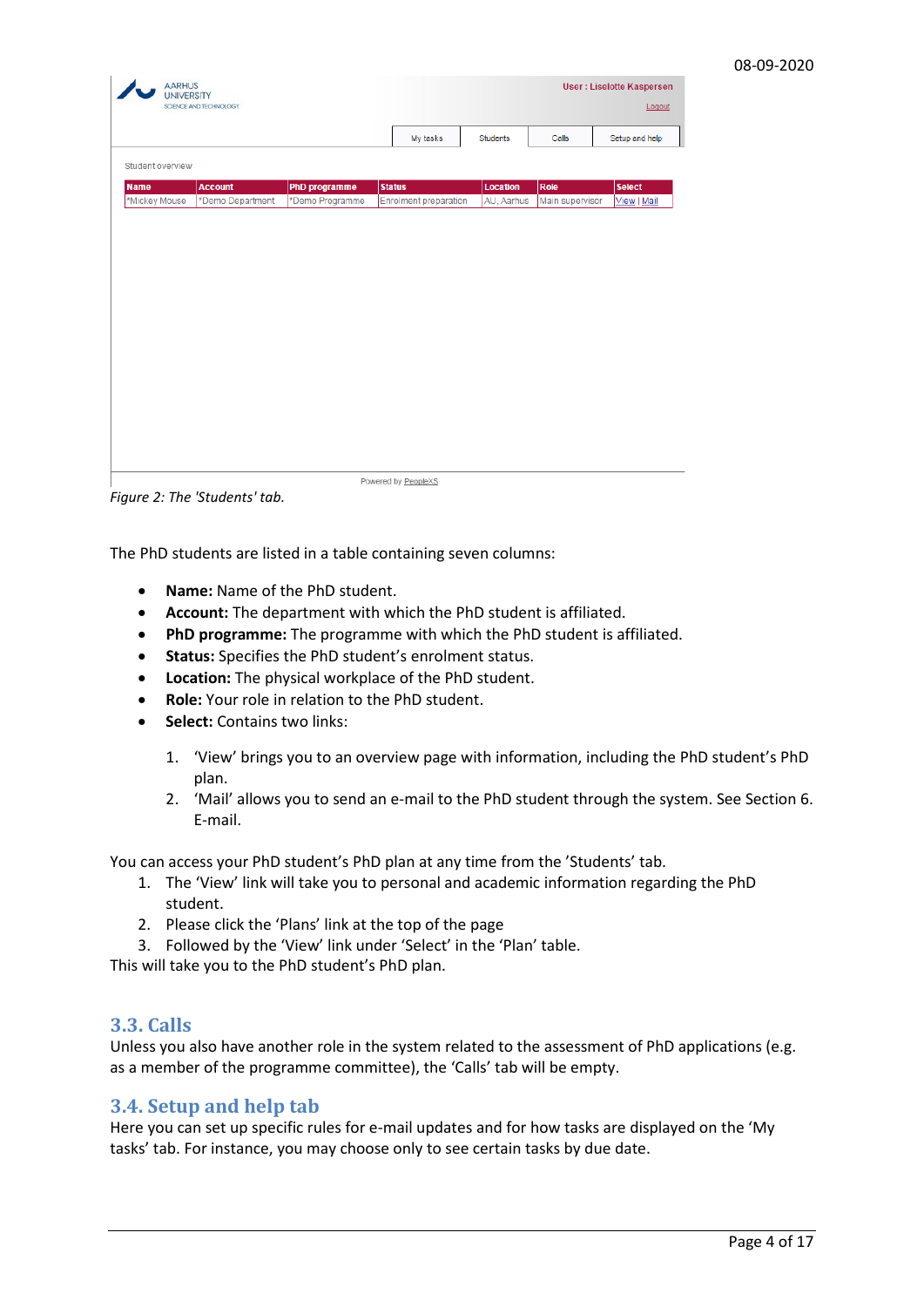| <b>AARHUS</b><br><b>UNIVERSITY</b><br>SCIENCE AND TECHNOLOGY |                                                                       |          |                 |       | <b>User: Liselotte Kaspersen</b> |
|--------------------------------------------------------------|-----------------------------------------------------------------------|----------|-----------------|-------|----------------------------------|
|                                                              |                                                                       |          |                 |       | Logout                           |
|                                                              |                                                                       | My tasks | <b>Students</b> | Calls | Setup and help                   |
| Help                                                         |                                                                       |          |                 |       |                                  |
| Read more                                                    |                                                                       |          |                 |       |                                  |
|                                                              |                                                                       |          |                 |       |                                  |
| E-mail:                                                      |                                                                       |          |                 |       |                                  |
| Receive emails on                                            | OMy account tasks<br>OMy account and subsidiary account tasks<br>Save |          |                 |       |                                  |
| Tasks:                                                       |                                                                       |          |                 |       |                                  |
|                                                              | $\bigcirc$ Show only tasks $30 \vee$ days until due date              |          |                 |       |                                  |
|                                                              | Show all my tasks<br>Save                                             |          |                 |       |                                  |
|                                                              |                                                                       |          |                 |       |                                  |
|                                                              |                                                                       |          |                 |       |                                  |
|                                                              |                                                                       |          |                 |       |                                  |
|                                                              |                                                                       |          |                 |       |                                  |

*Figure 3: The 'Setup and help' tab.* 

# <span id="page-4-0"></span>**4. Contents of the PhD plan**

Clicking 'View' on the 'My tasks' tab brings you to the PhD student's PhD plan, which contains a number of vertical tabs (Figure 4): 'Plan summary', 'Plan details', 'Plan diagramme', 'Present evaluation' and 'Plan history'.

### <span id="page-4-1"></span>**4.1. Plan summary**

The 'Plan summary' tab provides an overview of the basic information regarding the PhD plan divided into three main sections: 'Plan', 'Stage and 'Workflow'.

1) The 'Plan' box provides an overview of basic information:

- **Name:** The name of the PhD plan.
- **Start date:** Enrolment start date for the PhD student.
- **End date:** Enrolment end date for the PhD student.
- **ECTS:** Overview of the number of planned and completed ECTS credits in the PhD plan.
- **Research Environment Change days:** This usually indicates study abroad. Research environment change means study or research at institutions and workplaces outside Aarhus University, e.g. other universities, companies, public or private organisations, hospitals, educational/research institutions. This also includes compulsory changes of research environment, but excludes participation in conferences and the like.

2) The 'Stage' box provides information on the current status of the PhD plan:

- **Kind:** Can be either 'Initial' (after the PhD student has created the PhD plan), 'Intermediate' (for regular evaluations) or Final (the last evaluation before submission of the dissertation).
- **Current approval cycle**: The number of the current evaluation. If this is the PhD student's initial PhD plan, the value will be 0.
- **Trial period status:** If the PhD student is in a three-month trial period.

3) The 'Workflow' box indicates where the PhD plan/evaluation is currently located in the workflow.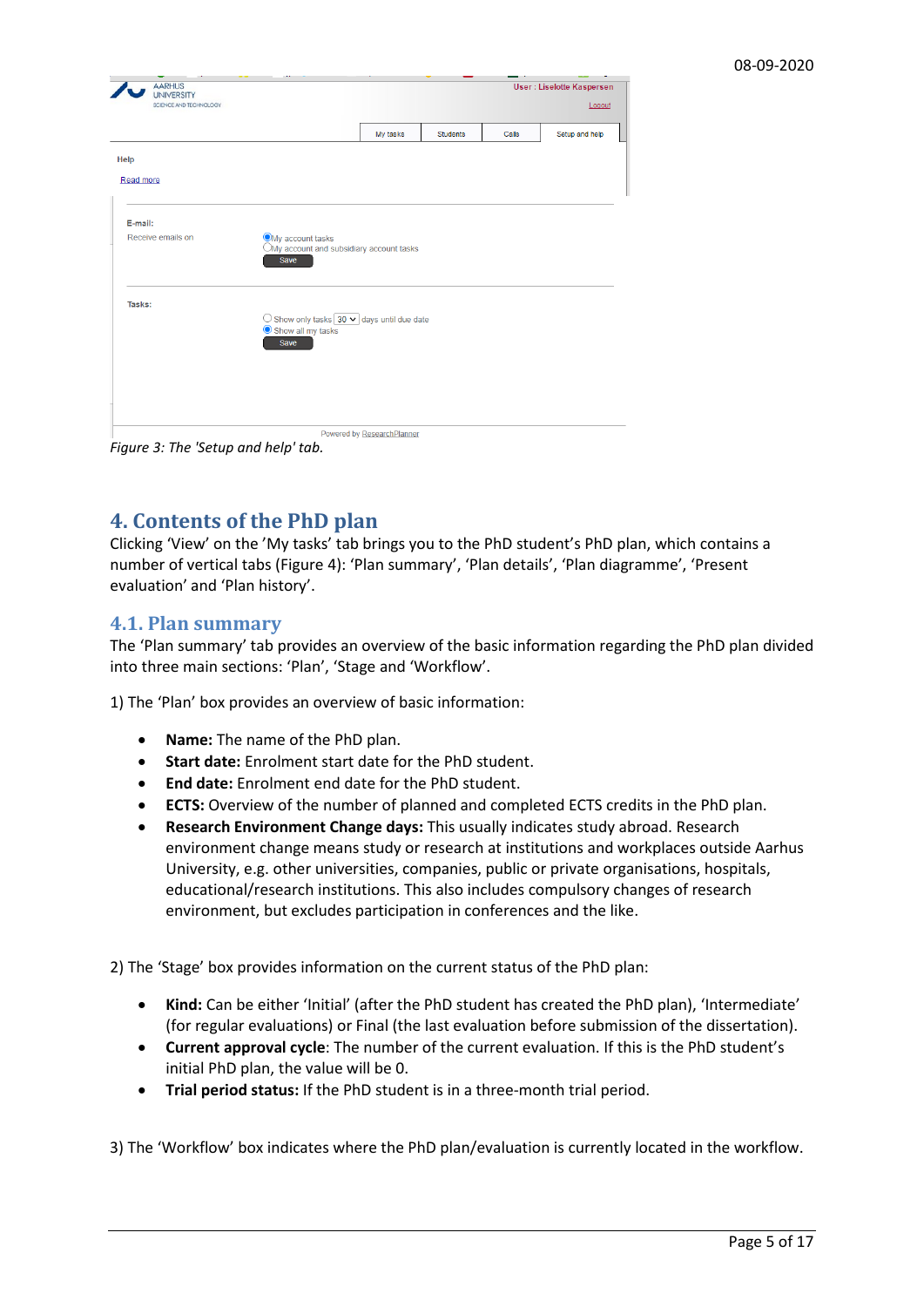- **Status:** Current status of the PhD plan/evaluation. In the example shown in Figure 4, the plan 'awaits supervisor action'.
- **Location:** The current location of the task.
- **Note:** May contain a note from either the immediately previous location in the workflow or from yourself (see section 8.4.).

| <b>AARHUS</b><br><b>UNIVERSITY</b> |                                        |                          |          |          |       | <b>User: Liselotte Kaspersen</b> |
|------------------------------------|----------------------------------------|--------------------------|----------|----------|-------|----------------------------------|
| SCIENCE AND TECHNOLOGY             |                                        |                          |          |          |       | Logout                           |
|                                    |                                        |                          | My tasks | Students | Calls | Setup and help                   |
|                                    |                                        |                          |          |          |       | Return to *Mickey Mouse          |
| <b>Profile</b>                     |                                        |                          |          |          |       |                                  |
| Plan summary                       | Plan                                   |                          |          |          |       |                                  |
|                                    | Name                                   | PhD Plan Mickey Mouse    |          |          |       |                                  |
|                                    | Start date                             | 01/03/2013               |          |          |       |                                  |
| Plan details                       | End date                               | 31/10/2016               |          |          |       |                                  |
|                                    | <b>ECTS</b>                            | 31,00                    |          |          |       |                                  |
|                                    | - condition                            | [30                      |          |          |       |                                  |
|                                    | - completed                            | 6,00                     |          |          |       |                                  |
| Plan diagramme                     | Research<br>Environment<br>Change days | 1840                     |          |          |       |                                  |
|                                    | - condition                            | [90                      |          |          |       |                                  |
| Present evaluation                 | <b>Stage</b>                           |                          |          |          |       |                                  |
|                                    | Kind                                   | Intermediate             |          |          |       |                                  |
|                                    | Current approval                       |                          |          |          |       |                                  |
| Plan history                       | cycle                                  | $\mathbf{1}$             |          |          |       |                                  |
|                                    | Trial period status                    |                          |          |          |       |                                  |
|                                    | Workflow-                              |                          |          |          |       |                                  |
|                                    | <b>Status</b>                          | Awaits supervisor action |          |          |       |                                  |
|                                    | Location                               | Supervisor               |          |          |       |                                  |
|                                    | Note                                   |                          |          |          |       |                                  |
|                                    |                                        |                          |          |          |       |                                  |

*Figure 4: The 'Plan summary' tab.*

#### <span id="page-5-0"></span>**4.2. Plan details**

The 'Plan details' tab (Figure 5) provides an overview of the various elements of the PhD student's PhD plan organised in a table that also contains the planned start and end dates and the current status of each element. Please note that the 'Plan details' elements are similar to the elements a PhD degree programme must contain under the PhD Order.

The following statuses can be assigned to an element:

- 'Planned': An activity the PhD student is planning as part of the PhD programme, for example study abroad.
- 'In Progress': An activity that is in progress, for example getting an article published.
- 'Completed': An activity that is finished, for example a PhD course the PhD student has participated in.
- 'Discarded': An activity the PhD student was planning but which has been discarded for some reason, for example a PhD course that has been cancelled or a change of plans regarding a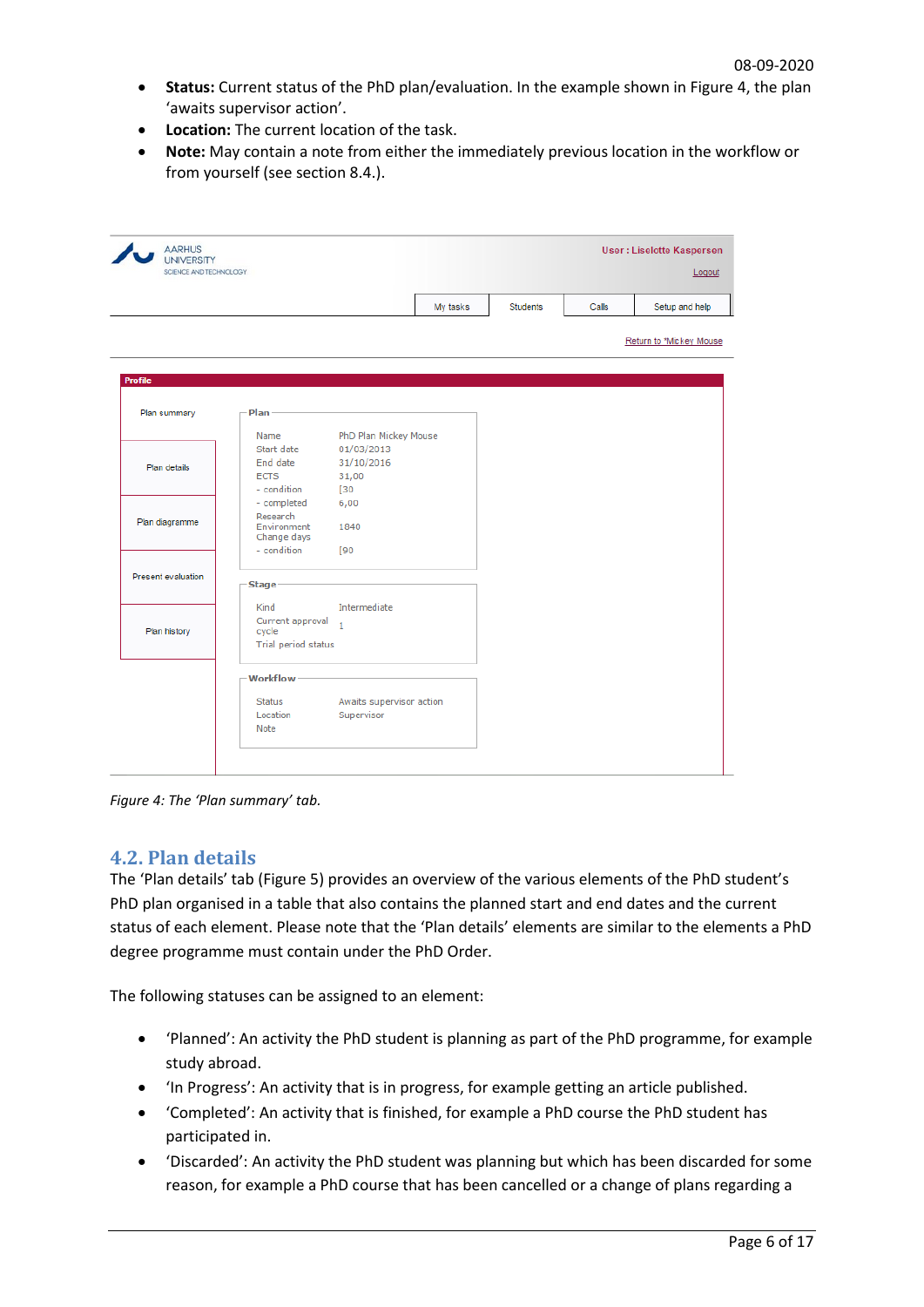research environment change. When the PhD student discards an activity, the activity is still visible. PhD students may discard planned activities as long as the PhD study programme contains the relevant elements required under the PhD Order.

Connected to each element is a 'View' link to a more detailed screen. For example, you can see the number of ECTS credits awarded for a PhD course. PhD students may also upload attachments to individual elements, such as confirmation of participation in a PhD course, a course certificate, coauthor statement etc.

|                    |                                | My tasks                                                                             | Students       | Calls                           | Setup and help                         |
|--------------------|--------------------------------|--------------------------------------------------------------------------------------|----------------|---------------------------------|----------------------------------------|
|                    |                                |                                                                                      |                |                                 | Return to "Mickey Mouse                |
| Plan               |                                |                                                                                      |                |                                 |                                        |
| Plan summary       |                                |                                                                                      |                | Update evaluation               | Status: Awaits supervisor action       |
|                    | Type $\blacktriangledown$      | Plan element                                                                         | Start <b>v</b> | End                             | <b>Status</b>                          |
| Plan details       | <b>PhD Project</b>             | PhD project<br>Project description                                                   |                |                                 | 01/03/2013 30/09/2014 In progress View |
|                    |                                | PhD project revised<br>Project description revised                                   |                |                                 | 01/10/2014 31/10/2016 In progress View |
| Plan diagramme     | Publication                    | Cartoons influence on the real world<br>How to secure your money with the            |                |                                 | 15/01/2015 30/06/2015 In progress View |
|                    |                                | hippest and most secure codes<br>gruppeliv og phaust                                 |                |                                 | 02/09/2015 31/03/2016 Completed View   |
| Present evaluation | <b>PhD Course</b>              | Academic English for Danish Speakers<br>Diploma Academic English for Danish Speakers |                |                                 | 10/09/2013 29/09/2013 Completed View   |
|                    |                                | The annual Cartoon Conference in<br>Sweden                                           |                |                                 | 01/10/2013 09/10/2013 Completed View   |
| Plan history       |                                | <b>Project Management</b>                                                            |                | 10/02/2014 23/05/2014 Discarded | View                                   |
|                    |                                | Something about coding with<br>How cartoons react when they meet the                 |                |                                 | 03/11/2014 31/12/2014 In progress View |
|                    |                                | real world.                                                                          |                | 02/09/2015 29/02/2016 Planned   | View                                   |
|                    | <b>Dissemination</b>           | Calculus 1                                                                           |                |                                 | 26/08/2013 18/10/2013 Completed View   |
|                    |                                | How to use a computer with paws, claws<br>or other "hands"                           |                |                                 | 23/11/2013 31/07/2014 In progress View |
|                    |                                | Drawing a crazy cartoon                                                              |                |                                 | 03/11/2014 09/12/2014 Completed View   |
|                    | Research<br><b>Environment</b> |                                                                                      |                |                                 |                                        |
|                    | Change                         | <b>Warner Brothers</b>                                                               |                | 01/03/2015 31/08/2015 Planned   | View                                   |
|                    | Supervision<br>agreement       | Main supervisor Weekly e-mail updates<br>and meetings every two weeks                |                |                                 | 01/03/2013 31/10/2016 In progress View |
|                    | <b>Financing plan</b>          | Financing plan                                                                       |                |                                 | 01/03/2013 01/03/2016 In progress View |

Powered by PeopleXS

*Figure 5: The 'Plan details' tab of the student's PhD plan.*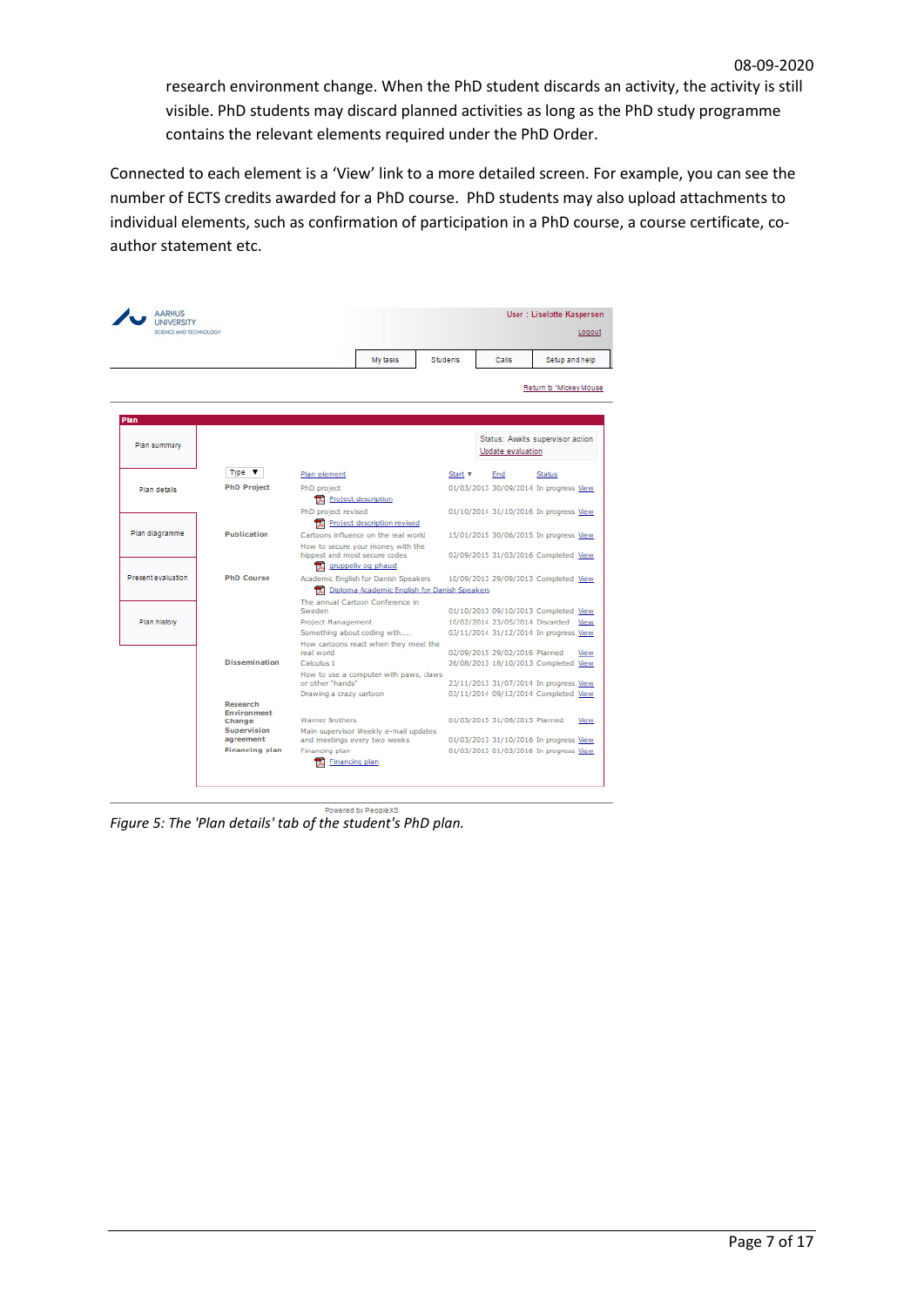The current workflow status is displayed in the top right corner of the 'Plan details' tab. In the example shown in Figure 5, the plan awaits supervisor action. When this is the case, a direct link to the 'Update' screen will also be visible.

The various plan elements are:

- **PhD Project:** The PhD student's PhD project description and title.
- **Publication**: Lists the PhD student's publications.
- **PhD Course:** Lists the PhD student's PhD courses.
- **Dissemination:** Teaching or other types of dissemination.
- **Research environment change:** See above, section 3.1.
- **Other activity:** Activities that do not fit in any of the other categories.
- **Supervision agreement:** The agreement between PhD student and supervisor on the amount and form of supervision.
- **Financing plan:** The initial financing plan for the PhD student's PhD study. This page is administered by the graduate school.

## <span id="page-7-0"></span>**4.3. Plan diagramme**

The 'Plan diagramme' tab (Figure 6) provides you with a visual overview of the progress of the various elements of the PhD plan. By default the overview is visualised on a quarterly scale, but you can change this by clicking the 'Scale by: month' link above the graph. Here you can also open the graph in a popup window by clicking 'Full screen'. The diagramme makes use of four colours codes which are explained in the legend below the graph.

|                    |                                                                                                                                              |               |   |         | My tasks |     |   |    | Students |          | Calls    |   | Setup and help          |
|--------------------|----------------------------------------------------------------------------------------------------------------------------------------------|---------------|---|---------|----------|-----|---|----|----------|----------|----------|---|-------------------------|
|                    |                                                                                                                                              |               |   |         |          |     |   |    |          |          |          |   | Return to *Mickey Mouse |
| Plan summary       | Scale by: month quarter<br><b>Full screen</b>                                                                                                | 2013          |   |         | 2014     |     |   |    | 2015     |          | 2016     |   |                         |
| Plan details       | Plan elements:<br><b>PhD Project</b><br>PhD project<br>PhD project revised                                                                   | <b>A</b><br>ı | b | $\circ$ | b.       | ÌА. | b | lo | A<br>n   | lo<br>IJ | ۱A<br>h. | D |                         |
| Plan diagramme     | <b>Publication</b><br>Cartoons influence on th<br>How to secure your money with<br><b>PhD Course</b><br>Academic English for Danish Sp       |               |   |         |          |     |   |    |          |          |          |   |                         |
| Present evaluation | The annual Cartoon Conference<br>Project Management<br>Something about coding with<br>How cartoons react when they m<br><b>Dissemination</b> |               |   |         |          |     |   |    |          |          |          |   |                         |
| Plan history       | Calculus 1<br>How to use a computer with paw<br>Drawing a crazy cartoon.                                                                     |               |   |         |          |     |   |    |          |          |          |   | $\overline{\mathbf{v}}$ |

Powered by PeopleXS

*Figure 6: The 'Plan diagramme' tab of the student's PhD plan.*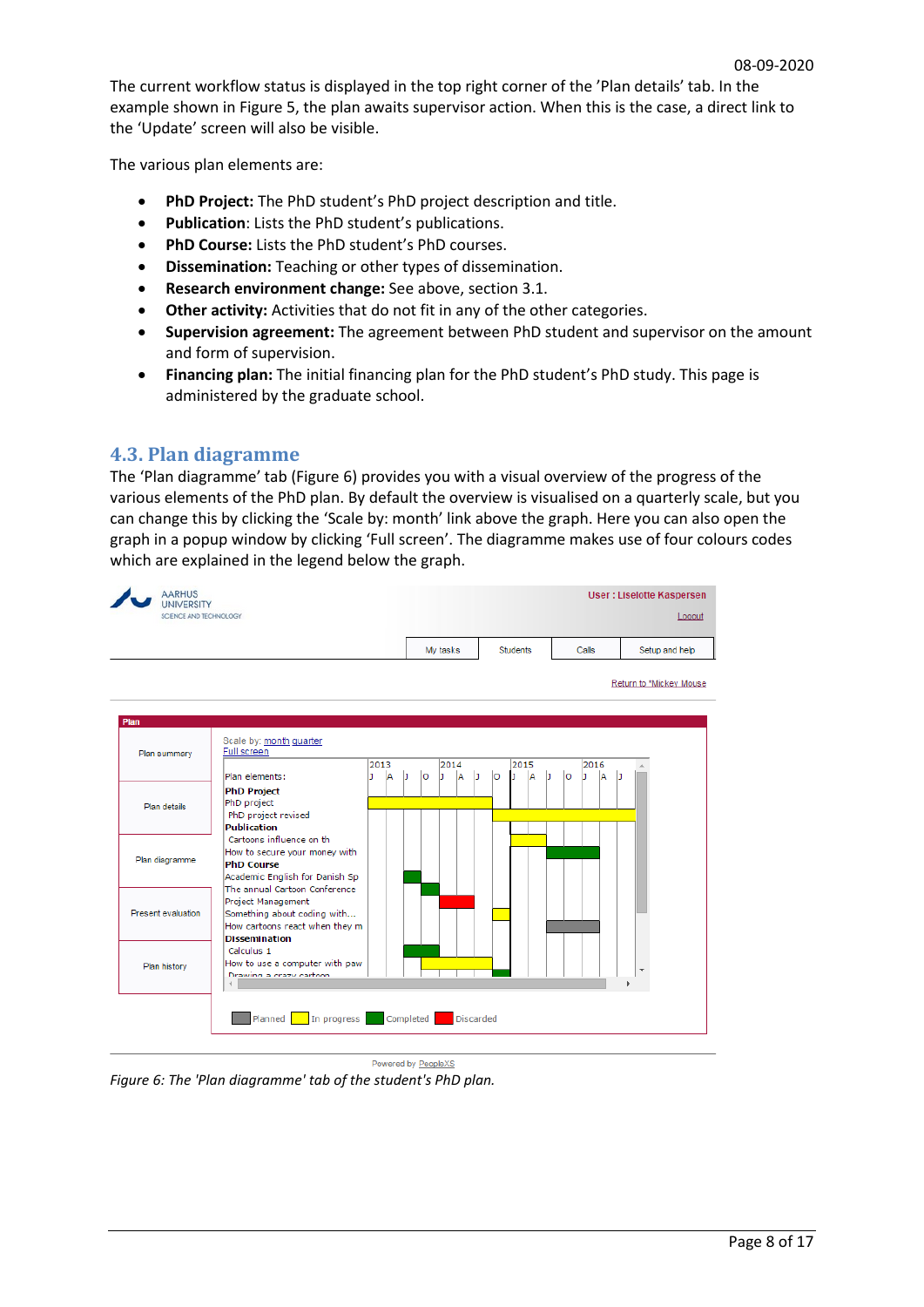#### <span id="page-8-0"></span>**4.4. Present evaluation**

The 'Present evaluation' tab (Figure 7) provides an overview of the overall workflow of the PhD plan/evaluation divided into five boxes corresponding to the locations in the workflow: 'PhD Student', 'Main Supervisor', 'PhD Student Comments to Main Supervisor Assessment', 'Programme Chair' and 'Head of School'. The current location of the PhD plan is indicated by the heading 'Current location' (in red).

| SCIENCE AND TECHNOLOGY |                                                    |                                                        |                                                                                                                      |                 |       | Logout                  |
|------------------------|----------------------------------------------------|--------------------------------------------------------|----------------------------------------------------------------------------------------------------------------------|-----------------|-------|-------------------------|
|                        |                                                    |                                                        | My tasks                                                                                                             | <b>Students</b> | Calls | Setup and help          |
|                        |                                                    |                                                        |                                                                                                                      |                 |       | Return to *Mickey Mouse |
| <b>Approval log</b>    |                                                    |                                                        |                                                                                                                      |                 |       |                         |
| Plan summary           | <b>PhD Student</b>                                 |                                                        |                                                                                                                      |                 |       |                         |
|                        | Name and time                                      |                                                        | *Mickey Mouse, 16/01/2015 08:52*                                                                                     |                 |       |                         |
|                        | Assessment                                         |                                                        | Expect plan will lead to timely completion                                                                           |                 |       |                         |
| Plan details           | Progress and<br>evaluation                         | changes since last plan, please state the reasons why. | Please describe status and results in relation to the last plan. If deviating from the                               |                 |       |                         |
|                        |                                                    |                                                        | Please describe the plans for the next 6-12 months. If there are any changes/new                                     |                 |       |                         |
|                        |                                                    |                                                        | developments from the last plan, please state these.                                                                 |                 |       |                         |
| Plan diagramme         |                                                    |                                                        | We are going to focus on my second paper. We have to make the last results,<br>handel the data and write the article |                 |       |                         |
| Present evaluation     | Main Supervisor (Current location)-                |                                                        |                                                                                                                      |                 |       |                         |
|                        | Name and time                                      |                                                        | Liselotte Kaspersen, 15/01/2015 10:37                                                                                |                 |       |                         |
|                        | Assessment                                         |                                                        | Expect plan will lead to timely completion                                                                           |                 |       |                         |
|                        | - elaboration                                      | id                                                     |                                                                                                                      |                 |       |                         |
| Plan history           |                                                    |                                                        |                                                                                                                      |                 |       |                         |
|                        | PhD Student Comments to Main Supervisor Assessment |                                                        |                                                                                                                      |                 |       |                         |
|                        |                                                    |                                                        |                                                                                                                      |                 |       |                         |
|                        |                                                    |                                                        |                                                                                                                      |                 |       |                         |
|                        | Programme Chair-                                   |                                                        |                                                                                                                      |                 |       |                         |
|                        |                                                    |                                                        |                                                                                                                      |                 |       |                         |
|                        |                                                    |                                                        |                                                                                                                      |                 |       |                         |
|                        | -Head of School-                                   |                                                        |                                                                                                                      |                 |       |                         |
|                        |                                                    |                                                        |                                                                                                                      |                 |       |                         |
|                        |                                                    |                                                        |                                                                                                                      |                 |       |                         |

Powered by PeopleXS

*Figure 7: The 'Present evaluation' tab***.** 

All five locations in the workflow contain the same elements:

- **Name and time:** Name of the person responsible (i.e. PhD student, supervisor, programme chair and school head), along with the date and time for at which the PhD plan was passed along in the workflow.
- **Assessment:** The overall assessment of the PhD plan. The following overall assessments can be selected:
	- o 'Expect plan will lead to timely completion'
	- o 'Concerned plan may not lead to timely completion, adjustments necessary'
	- o 'Expect plan will NOT lead to timely completion, 3 month trial period necessary'. *This option cannot be selected during the initial PhD plan stage*.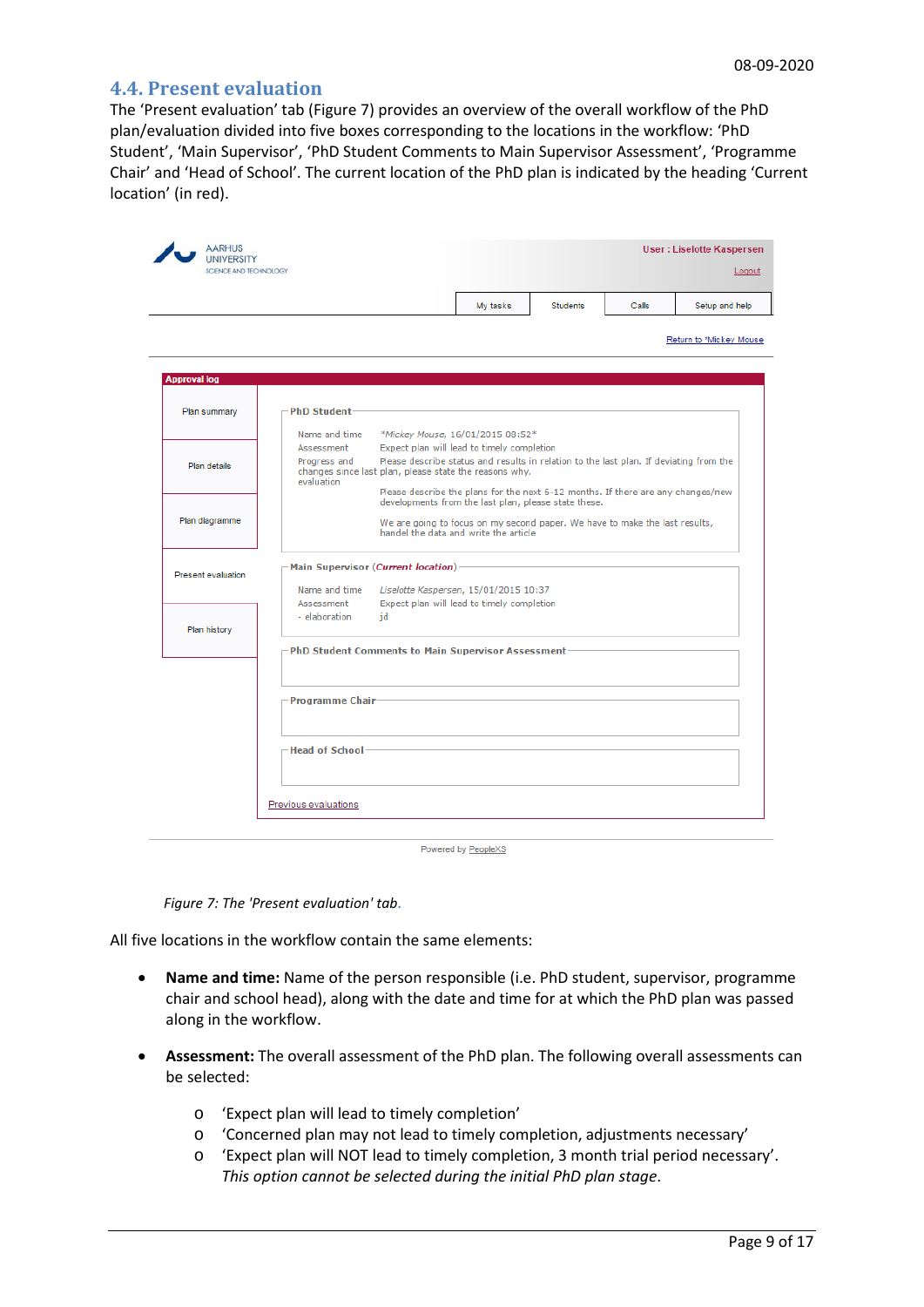• **Elaboration:** Elaboration of the assessment to the PhD plan/evaluation by different participants in the workflow, for example the PhD student or the school head.

#### <span id="page-9-0"></span>**4.5. Plan history**

The 'Plan history' tab (Figure 8) displays PDF snapshots of each Approval log, corresponding to the number of completed evaluations. This provides a quick overview of the evaluations from the initial plan onwards and makes it easier for you as well as the programme chair and school head to track the progress of the PhD student as expressed in his or her evaluations.

|                    |      |                                                |          |          |       | Logout                  |
|--------------------|------|------------------------------------------------|----------|----------|-------|-------------------------|
|                    |      |                                                | My tasks | Students | Calls | Setup and help          |
|                    |      |                                                |          |          |       | Return to *Mickey Mouse |
| Plan               |      |                                                |          |          |       |                         |
| Plan summary       | Date | Document<br>16/01/2015 Pre-approval snapshot 0 |          |          |       |                         |
| Plan details       |      |                                                |          |          |       |                         |
| Plan diagramme     |      |                                                |          |          |       |                         |
| Present evaluation |      |                                                |          |          |       |                         |
| Plan history       |      |                                                |          |          |       |                         |

Powered by PeopleXS

*Figure 8: The 'Plan history' tab.*

# **5. Overview of the PhD student's personal and study programme information**

Clicking 'View' from the 'Students' tab brings you to an overview screen which provides a quick overview of the PhD student's personal and study programme information in six boxes and four tables (Figure 9).

#### <span id="page-9-1"></span>**The boxes**

#### <span id="page-9-2"></span>*Personal information*

This box contains personal information about the PhD student.

#### <span id="page-9-3"></span>*Study*

This box contains various types of basic information about the PhD student and his/her PhD study programme.

- **Affiliated:** The PhD student's departmental affiliation.
- **Student number:** The PhD student's Aarhus University student number.
- **Project title:** The initial project title entered by the PhD student during the application procedure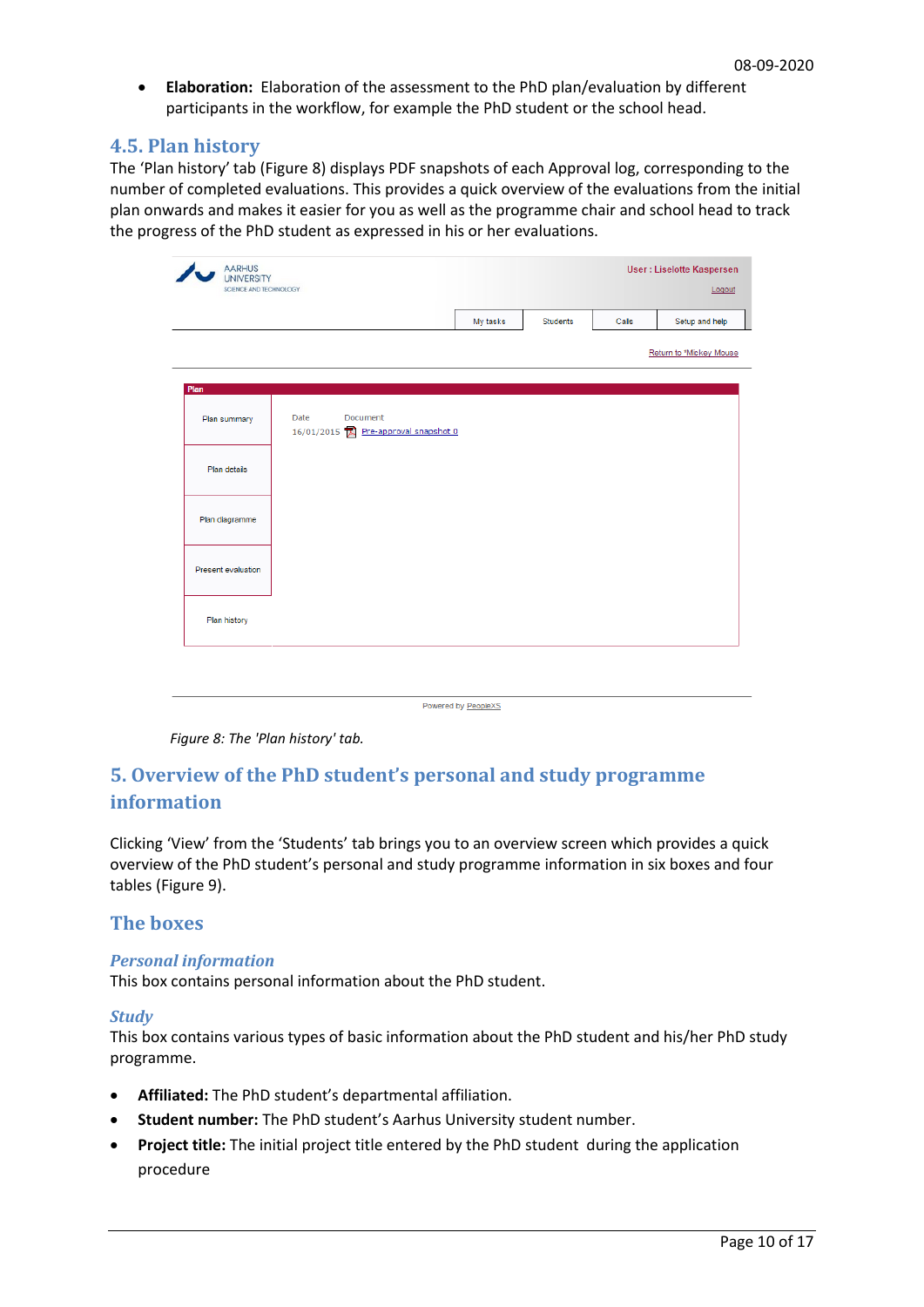- **Enrolment type:** Specifies which enrolment type the PhD student belongs to, for example '3 year programme'.
	- o Programme: The programme with which the PhD student is affiliated.
	- o Start: The start date for enrolment.
	- o End: The end date for enrolment.
	- o Credit: The number of months for which the student has earned credit.
- **Status:** Specifies if the PhD student is in Part A or Part B of the PhD study programme.
- **Location:** The PhD student's physical place of work.

#### <span id="page-10-0"></span>*Qualifying examination*

This box contains the date and status of the PhD student's qualifying exam.

- **Qual exam**: The date of the qualifying exam.
	- − Status: The status of the qualifying exam, for example 'Planned'.

#### *Study conclusion*

This box contains information about the conclusion of the PhD student and will only be filled in towards the end of the enrolment.

#### *Student portal*

This box contains only one piece of information: The PhD student´s username for the PhD Planner.

#### *Extension requests (days), if any*

This box contains information about extensions of the PhD student´s study programme. The extensions can be caused by maternity/paternity leave, long-term illness, other forms of entitled leave, agreed leave or a study time extension. This information cannot be edited by you.

#### *Other, if relevant*

This box contains information about:

- **University agreement** (e.g. double degree)
- **Cooperating institution**
- **Salaried work before Master's degree**: Number of semesters, you have chosen to work as a student teacher during your part A before you obtain your Master's degree (only for PhD students at Graduate School of Natural Sciences and Graduate School of Technical Sciences)
- **Seniority months:** The amount of seniority months you had when you started your term of employment (not applicable to PhD students at Graduate School of Health)
- **Permit:** Form type and expiration date for you residence and study/work permit

#### *Office*

This box contains the PhD student´s office address.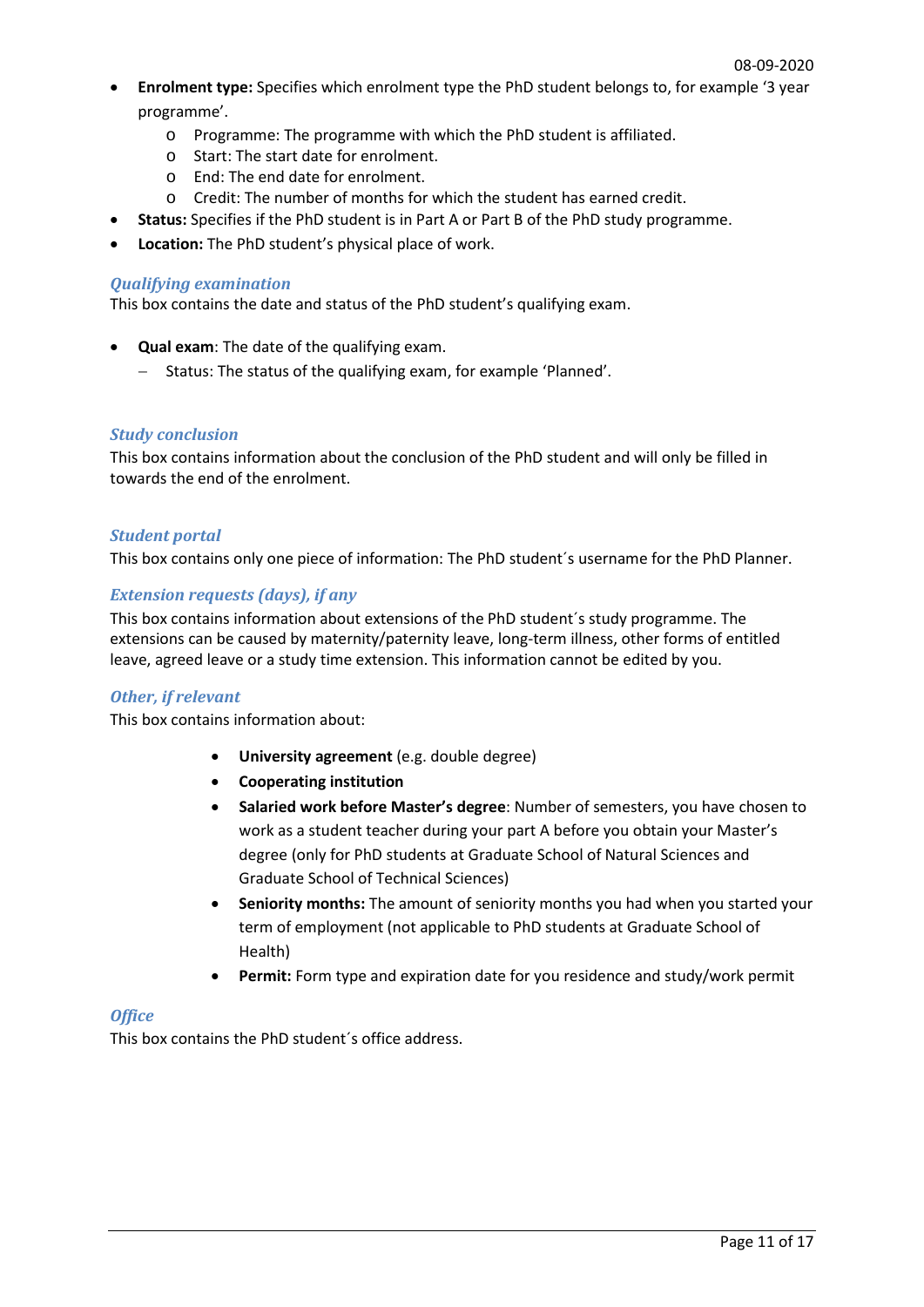- Contacts<br>- Plans

| <b>Personal information</b>       |                                                                                         |
|-----------------------------------|-----------------------------------------------------------------------------------------|
| Full name                         | *Mickey Mouse                                                                           |
| Country of                        | <b>United States</b>                                                                    |
| citizenship                       | 01/01/1985                                                                              |
| Date of birth<br>Gender           | Male                                                                                    |
|                                   |                                                                                         |
|                                   | - Study (documents only available for PhD Students admitted after May 2013)             |
| Hours/week                        | 37.00                                                                                   |
| Affiliated                        | Demo Department                                                                         |
| Student number                    | 98765432                                                                                |
| Project title                     | here you add your project title                                                         |
| <b>Enrolment type</b>             | 5 year programme                                                                        |
| - programme<br>- start            | Demo<br>01/03/2013                                                                      |
| - end                             | 31/10/2016                                                                              |
| - credit (months)                 | $\mathbf{0}$                                                                            |
| <b>Status</b>                     | <b>Enrolment preparation</b>                                                            |
| Location                          | AU, Aarhus                                                                              |
| <b>Admission letter</b>           | 長<br><b>Admission letter</b>                                                            |
| <b>Employment letter</b>          |                                                                                         |
|                                   |                                                                                         |
|                                   | Qualifying examination, if relevant-                                                    |
| Progress report<br>title          |                                                                                         |
| Qual exam                         | 28/02/2016                                                                              |
| - status                          | Planned                                                                                 |
| - Study conclusion-               |                                                                                         |
| <b>Dissertation title</b>         |                                                                                         |
| Defence date                      |                                                                                         |
| - status                          |                                                                                         |
|                                   |                                                                                         |
| - Student portal-                 |                                                                                         |
| <b>Username</b>                   | Ik07@science.au.dk                                                                      |
| Extension requests (days), if any |                                                                                         |
| Maternity/Paternity 152<br>leave  |                                                                                         |
| Illness leave                     | 35                                                                                      |
| Other entitled                    |                                                                                         |
| leave                             | 0                                                                                       |
| Agreed leave                      | 365                                                                                     |
| Study extension                   | 91                                                                                      |
|                                   | Other, if relevant (documents only available for PhD Students admitted after May 2013)- |
| Uni. agreement                    |                                                                                         |
| - type                            |                                                                                         |
| - institution                     |                                                                                         |
| - country                         |                                                                                         |
| - document                        |                                                                                         |
|                                   | <b>Jni agreement</b>                                                                    |
| Cooperating inst.<br>- type       |                                                                                         |
| - name                            |                                                                                         |
| - country                         |                                                                                         |
|                                   |                                                                                         |

*Figure 9: The boxes in the overview screen accessed from the 'Students' tab.*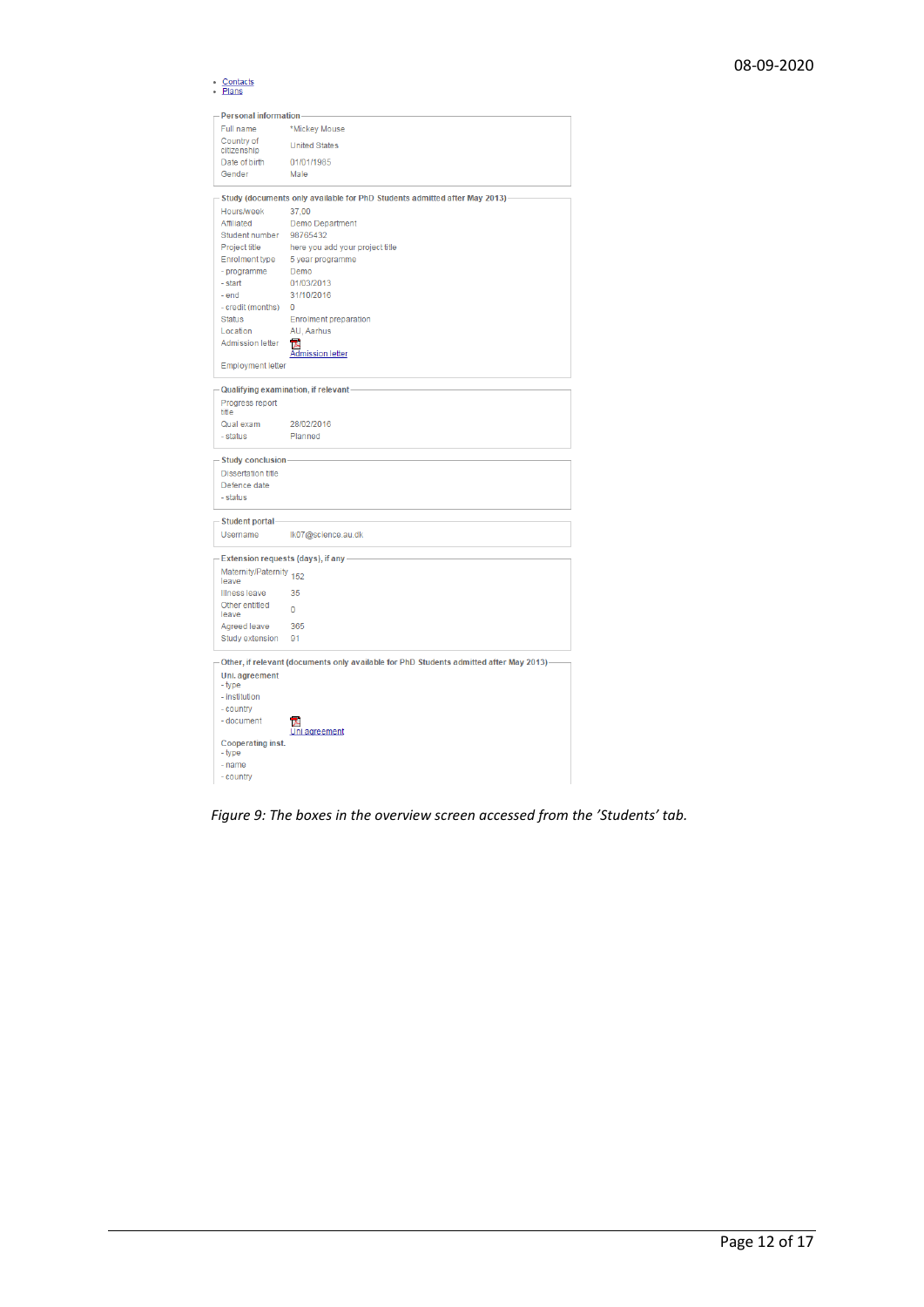Contacts

| <b>Name</b>          | <b>Role</b>     | <b>Position</b>           | <b>Account</b>               | <b>Phone</b>         |
|----------------------|-----------------|---------------------------|------------------------------|----------------------|
| Kaspersen, Liselotte | Main supervisor |                           | Dept. of Agroecology         |                      |
| Ljungmann, Rikke J.  | Co-supervisor   | <b>IPhD</b> administrator | <b>IS</b> SciTech Programmes | Phone: +45 8715 2564 |
| Tester, Cilie        |                 |                           | <b>Σ</b> SciTech Programmes  |                      |

Plans

| Plan                          | <b>Type</b>    | <b>Start</b> | End           | <b>Status</b>            | <b>Location</b>       | <b>Select</b> |
|-------------------------------|----------------|--------------|---------------|--------------------------|-----------------------|---------------|
| PhD Plan Mickey Mouse         | PhD Plan       | 01/03/2013   | 31/10/2016    | Awaits supervisor action | Supervisor            | View          |
|                               |                |              |               |                          |                       |               |
| Requests                      |                |              |               |                          |                       |               |
| <b>Type</b><br><b>Request</b> | <b>Start</b>   | End          | <b>Status</b> | Location                 | <b>Select</b>         |               |
| (no requests found)           |                |              |               |                          |                       |               |
|                               |                |              |               |                          |                       |               |
| Mails and documents           |                |              |               |                          |                       |               |
| New mail                      |                |              |               |                          |                       |               |
| To<br><b>Type</b><br>Doc      | <b>Subject</b> | Due date     | <b>Status</b> | <b>Author</b>            | <b>Select</b><br>Date |               |
| (no documents/notes found)    |                |              |               |                          |                       |               |

Powered by PeopleXS

*Figure 10: The tables in the overview screen accessed from the 'Students' tab.*

#### <span id="page-12-0"></span>**The tables (Figure 10):**

- **Contacts:** Contains basic information about the PhD student's academic contacts: name, role, position, account (the department with which the contact person is affiliated) and if possible phone number.
- **Plans:** Contains the PhD student's PhD plans: plan (name of plan), type, start date, end date, status, location (in the workflow) and a 'View' link. The latter takes you to the PhD student's PhD plan as described in section 4. Contents of the PhD plan.
- **Requests:** Not relevant.
- **Mails and documents:** Lists selected documents and correspondence, such as the PhD plan approval snapshots which are generated by the PhD planner each time a PhD plan is approved. Directly above this table, there is a grey box titled 'New mail'. This is a link to the e-mail system in the PhD planner (section [6. E-mail\)](#page-13-0).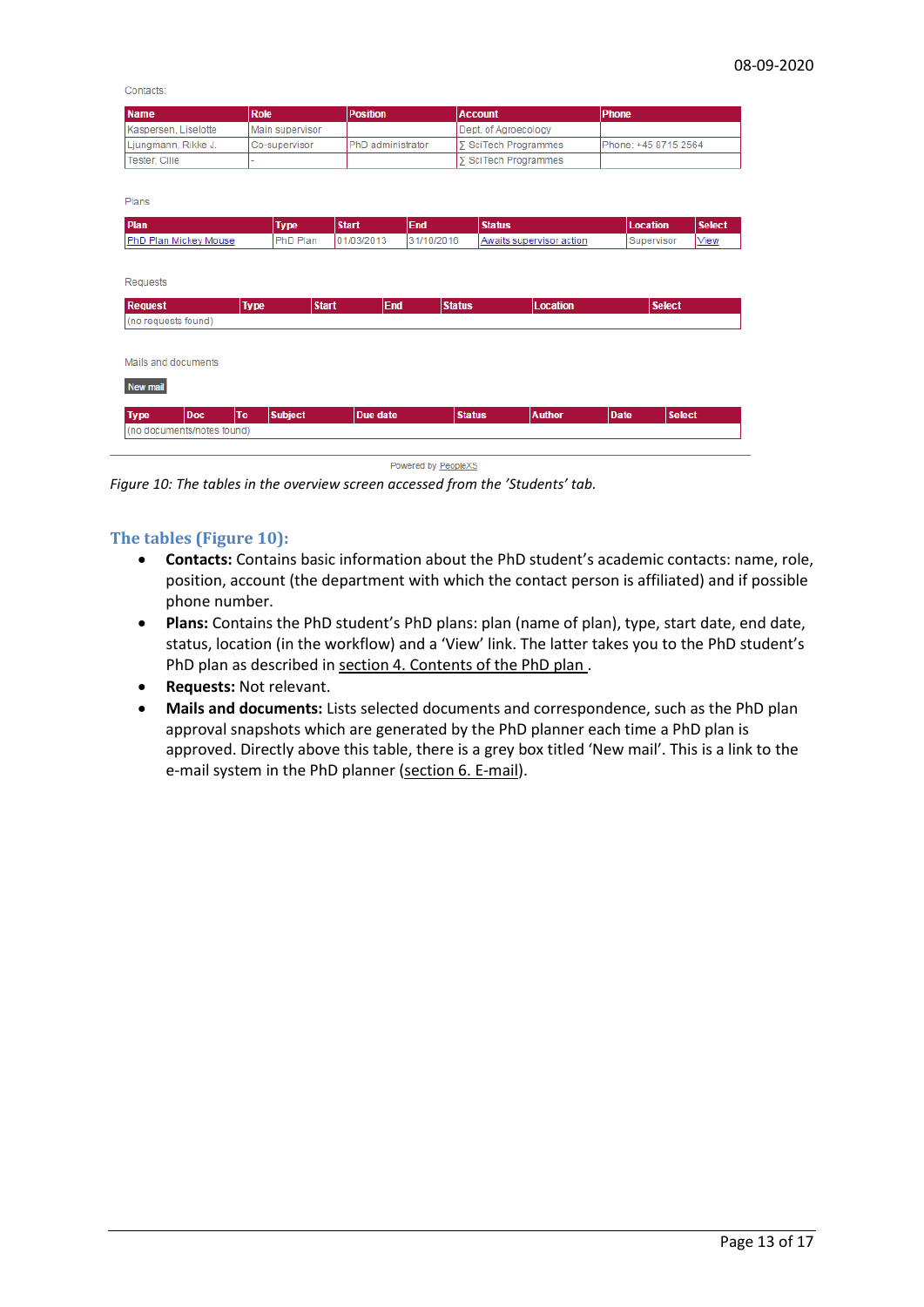## <span id="page-13-0"></span>**6. E-mail**

Clicking 'Mail' in the 'Students' tab (section 3.3.) or 'New mail' on the PhD student overview screen will bring you to the PhD Planner e-mail client (Figure 11).

Here you will initially be prompted to choose a template. Presently no templates are available, so just click 'Select'. This opens a basic e-mail client within the PhD planner. Your e-mail address is filled in in advance, as is the e-mail address of the PhD student in question. You may add recipients in cc: or bcc.

Remember to fill in the subject line and type your message just as you would in MS Outlook.

You may also attach a file. Click the 'Browse' button below the text field, choose your attachment click 'Upload' on the right hand side.

| <b>AARHUS</b><br><b>UNIVERSITY</b><br>SCIENCE AND TECHNOLOGY       |                                                                                                                                                                                                                               |                     |                 | <b>User: Liselotte Kaspersen</b><br>Logout |                |  |
|--------------------------------------------------------------------|-------------------------------------------------------------------------------------------------------------------------------------------------------------------------------------------------------------------------------|---------------------|-----------------|--------------------------------------------|----------------|--|
|                                                                    |                                                                                                                                                                                                                               | My tasks            | <b>Students</b> | Calls                                      | Setup and help |  |
| from:<br>To:<br>Add CC<br>Add BCC<br>Subject:<br>L<br>电音<br>Format | liselotte.kaspersen@au.dk ▼<br>Ik07@science.au.dk<br>$\circledR$   $\circledR$   $\cdot$   $\cdot$   $\cdot$   $\cdot$   $\cdot$   $\cdot$   $\cdot$   $\circledR$   $\circledR$   $\circledR$   $\circledR$<br>▼   El Source |                     |                 |                                            |                |  |
| Attach a file:<br>Attached files:                                  | Vælg fil Der er ikke valgt nogen fil<br>Cancel<br>Send                                                                                                                                                                        | Powered by PeopleXS |                 |                                            | Upload         |  |

*Figure 11: The e-mail client in the PhD planner.*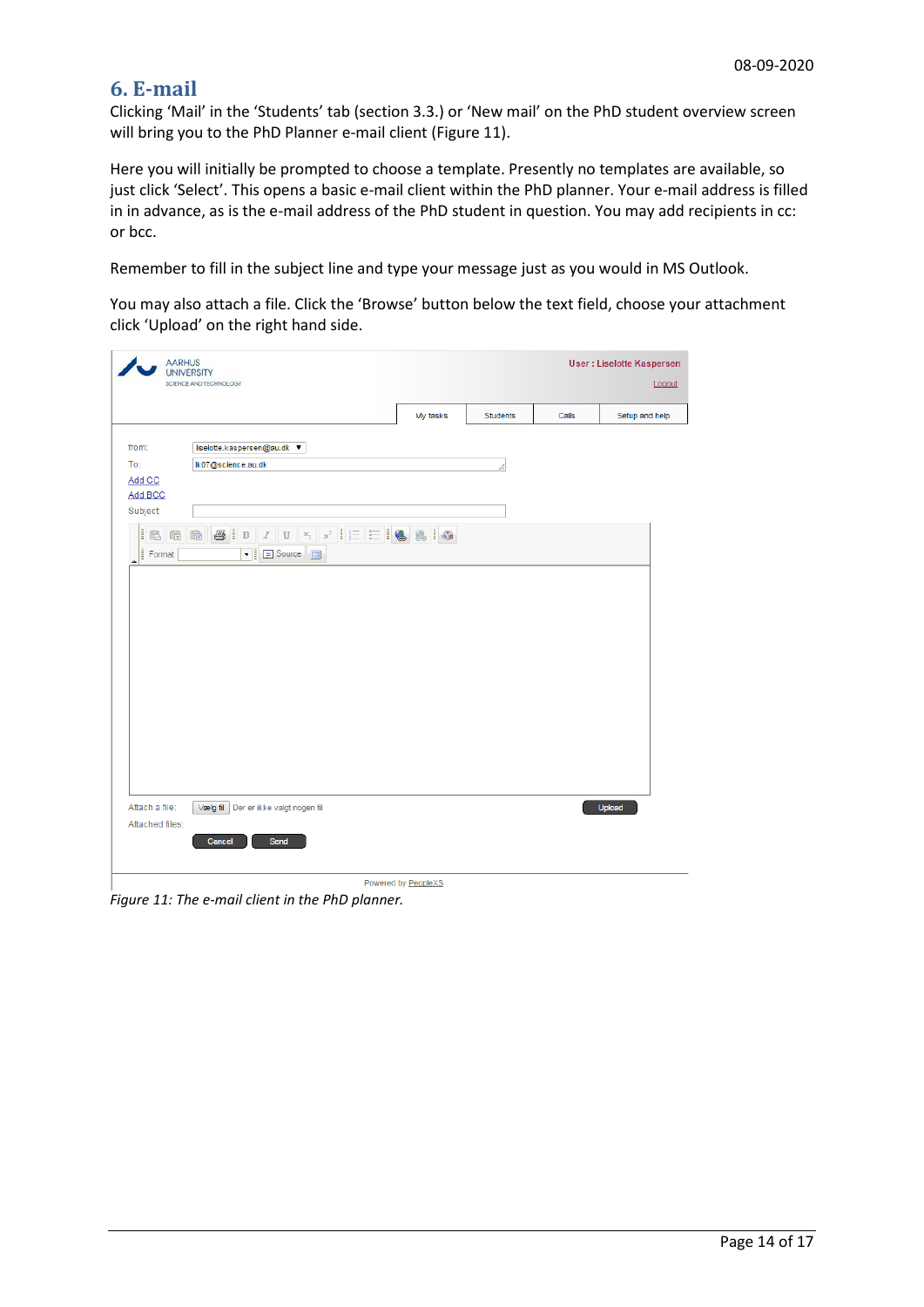## <span id="page-14-0"></span>**7. Workflow**

This section very briefly outlines the workflow for the approval of a PhD plan/evaluation. In practice, workflows can vary, as the process is not always necessarily linear from the PhD student to the school head. In fact, evaluations must be returned from the supervisor to the PhD student before they are submitted to the programme chair in order to give the PhD student an opportunity to see the assessment and to make his/her own comments, cf. the PhD Order. Please note that the PhD student is not able to edit the PhD plan when it is sent to him/her for comments.

Also, there are several other steps at which the PhD plan/evaluation may be returned to a previous step in the workflow for further comments or adjustments.

<span id="page-14-1"></span>**The initial plan (not applicable to PhD students at Graduate School ofHealth)**

**Step 1:** The PhD student creates the PhD plan and submits it to the supervisor.

**Step 2:** The supervisor reviews and assesses the plan and sends it to the programme chair or back to the PhD student for adjustments (return to Step 1).

**Step 3:** The programme chair reviews and assesses the plan and then either sends it to the school head (Step 4) or, if the programme chair deems adjustments to be necessary, returns it to the supervisor (return to Step 2).

**Step 4:** The school head reviews and assesses the PhD plan. He or she then has several options. The plan may be:

- Approved
- Approved with adjustments
- Returned to programme chair (return to Step 3)
- Returned to supervisor (return to Step 2).

If the school head approves the PhD plan with or without adjustments, the PhD plan has made it through the workflow successfully and is returned to the PhD student for further work prior to the next evaluation.

#### <span id="page-14-2"></span>**Intermediate evaluations**

**Step 1:** The PhD student adjusts the PhD plan and submits it to the supervisor.

**Step 2:** The supervisor reviews and assesses the evaluation and returns it to the PhD student, either for comments prior to the evaluation being sent to the programme chair (Step 3) or back to the PhD student for adjustments (return to Step 1). (Please note that the PhD student is not able to edit the PhD plan when it is sent to him/her for comments.)

**Step 3:** The PhD student adds comments to the supervisor's assessment and passes the evaluation on to the programme chair (Step 4). The PhD student has a two-week window to make any comments and pass on the evaluation. If he or she does not do so, the evaluation is automatically sent to the programme chair after the two weeks.

**Step 4:** The programme chair reviews and assesses the evaluation and then either sends it to the school head (Step 5) or, if the programme chair deems adjustments to be necessary, returns it to the supervisor (return to Step 2).

**Step 5:** The school head reviews and assesses the evaluation. He or she then has several options. The evaluation may be:

- Approved
- Approved with adjustments
- Returned to programme chair (return to Step 4)
- Returned to supervisor (return to Step 2)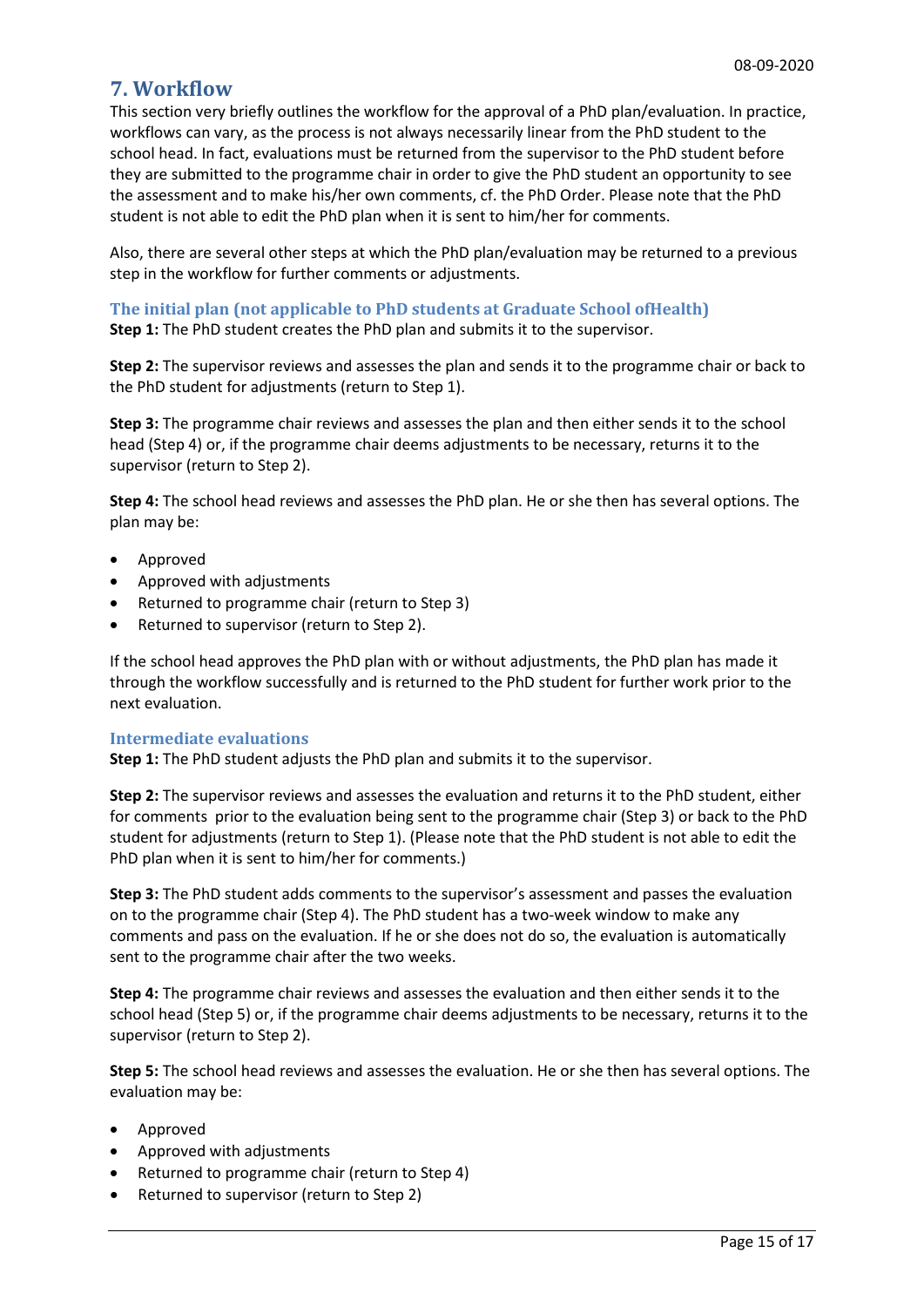• Finally, if any of the assessments from supervisor, programme chair or the school head deem it necessary to begin a three-month trial period, the school head may choose 'Start trial period'.

If the school head approves the evaluation with or without adjustments, the evaluation has made it through the workflow successfully and is returned to the PhD student for further work prior to the next evaluation.

## <span id="page-15-0"></span>**8. How to enter an assessment in the system**

This section outlines in somewhat greater detail the procedure for entering your assessment in the system. The process begins when a PhD student submits his or her updated PhD plan/evaluation to you.

8.1. When you log in to the system, the task will be displayed on the 'My tasks' tab with a due date, as described in section 3.2.

8.2. Review the PhD plan/evaluation: Click 'View' and read all relevant material in the PhD plan. When you are ready to enter your assessment, click 'Update', either from the front page of the 'My tasks' tab or from the 'Plan details' tab of the PhD student's PhD plan. This will bring you to a page resembling Figure 12.

8.3. Type your assessment and comments in the 'Main Supervisor' box. Two steps are necessasry:

- First, select your overall assessment of the PhD student's plan from the options available:
	- 'Expect plan will lead to timely completion'
	- 'Concerned plan may not lead to timely completion, adjustments necessary'
	- 'Expect plan will NOT lead to timely completion, 3 month trial period necessary'. As previously mentioned, this option cannot be chosen during the Initial PhD plan stage.

For further information about the different assessment options and their consequences, please click the read more link on the right-hand side of the dropdown menu.

• Second, add your text comments in the box titled '-elaboration'.

#### **Main supervisors at Graduate School – Faculty of Arts**:

If you are a main supervisor at the graduate school of Arts, you must register how many hours you and your co-supervisors spend on supervision during the evaluation period.

*Example:* Main supervisor: 12 Co-supervisor 1: 10 Co-supervisor 2: 8

8.4. Now you may either save and send the evaluation to the PhD student or save a draft of your work to finish later if you do not wish to finish the assessment in one sitting. In this situation, you may find the two yellow fields in the box titled 'Status' helpful. Think of the yellow boxes as digital Post-it notes. These post-it notes will not be saved in the evaluation and will not be included in the PhD student's PhD plan.

- 'Comments for you' (Awaits supervisor action): Here you can write a note to yourself in the yellow field, or there may be a note from the previous workflow participant to you.
- 'Comments for receiver': Here you can write a note to the PhD student in the yellow field. You may then: